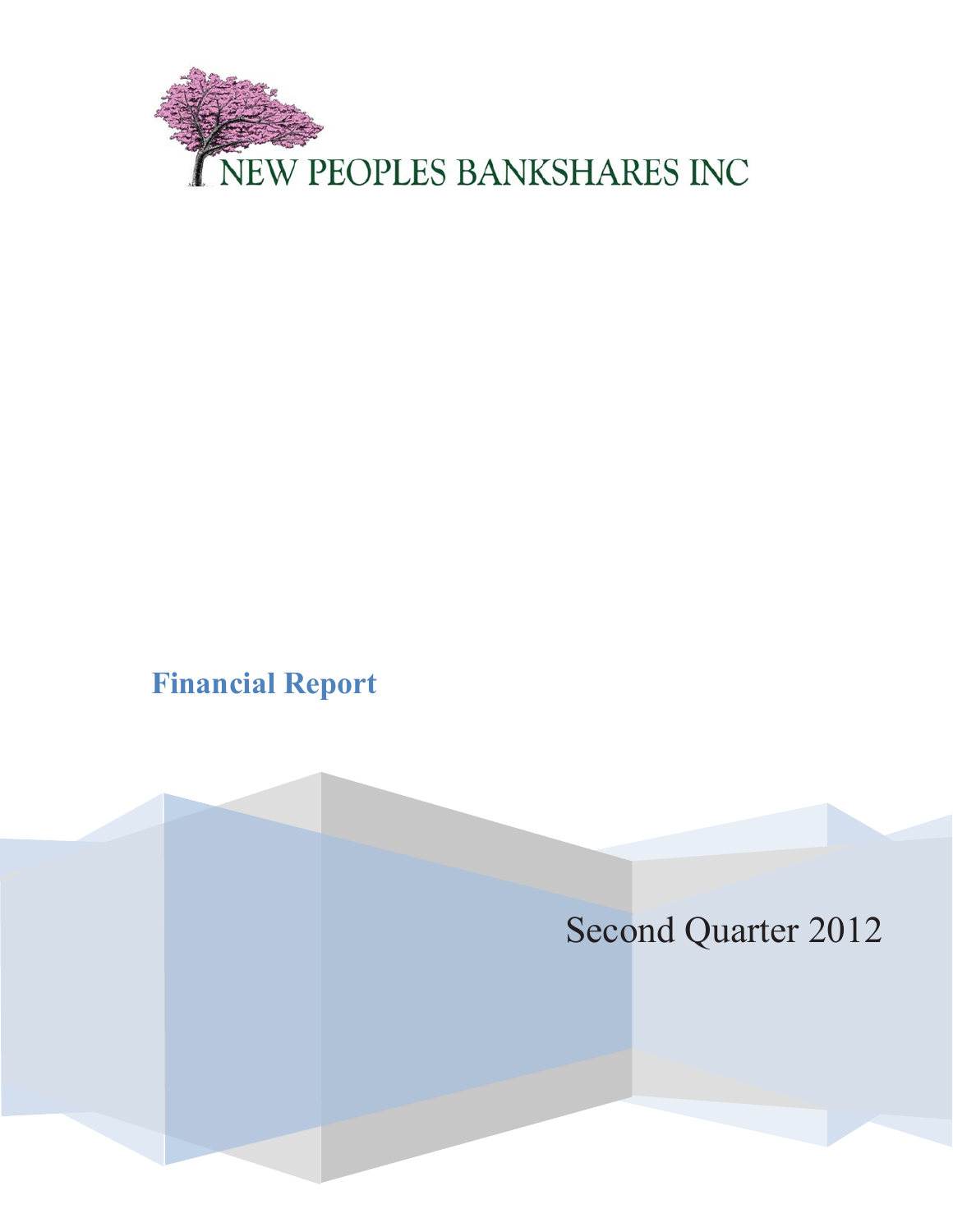## **NEW PEOPLES BANKSHARES, INC. CONSOLIDATED STATEMENTS OF OPERATIONS FOR THE SIX MONTHS ENDED JUNE 30, 2012 AND 2011** (IN THOUSANDS EXCEPT SHARE AND PER SHARE DATA)

(UNAUDITED)

| <b>INTEREST AND DIVIDEND INCOME</b>                                                     | 2012          | 2011                      |
|-----------------------------------------------------------------------------------------|---------------|---------------------------|
| Loans including fees                                                                    | \$<br>16,795  | $\overline{2}1,402$<br>\$ |
| Federal funds sold                                                                      | 1             | 9                         |
| Interest-earning deposits with banks                                                    | 95            | 80                        |
| Investments                                                                             | 441           | 84                        |
| Dividends on equity securities (restricted)                                             | 55            | 50                        |
| Total Interest and Dividend Income                                                      | 17,387        | 21,625                    |
| <b>INTEREST EXPENSE</b>                                                                 |               |                           |
| Deposits                                                                                |               |                           |
| Demand                                                                                  | 54            | 89                        |
| Savings                                                                                 | 120           | 324                       |
| Time deposits below \$100,000                                                           | 1,657         | 2,630                     |
| Time deposits above \$100,000                                                           | 1,112         | 1,574                     |
| <b>FHLB</b> Advances                                                                    | 331           | 444                       |
| Other borrowings                                                                        | 88            | 105                       |
| <b>Trust Preferred Securities</b>                                                       | 247           | 200                       |
| <b>Total Interest Expense</b>                                                           | 3,609         | 5,366                     |
| <b>NET INTEREST INCOME</b>                                                              | 13,778        | 16,259                    |
| PROVISION FOR LOAN LOSSES                                                               | 3,126         | 3,457                     |
| NET INTEREST INCOME AFTER<br>PROVISION FOR LOAN LOSSES                                  | 10,652        | 12,802                    |
| <b>NONINTEREST INCOME</b>                                                               |               |                           |
|                                                                                         | 1,199         |                           |
| Service charges<br>Fees, commissions and other income                                   | 1,188         | 1,159<br>1,019            |
| Insurance and investment fees                                                           | 232           | 191                       |
|                                                                                         | 337           |                           |
| Net realized gains on sale of investment securities<br>Life insurance investment income | 145           | 176                       |
| <b>Total Noninterest Income</b>                                                         | 3,101         | 2,545                     |
|                                                                                         |               |                           |
| <b>NONINTEREST EXPENSES</b>                                                             |               |                           |
| Salaries and employee benefits                                                          | 7,107         | 7,859                     |
| Occupancy and equipment expense                                                         | 2,184         | 2,144                     |
| Advertising and public relations                                                        | 211           | 183                       |
| Data processing and telecommunications                                                  | 889           | 798                       |
| FDIC insurance premiums                                                                 | 845           | 1,096                     |
| Other real estate owned and repossessed vehicles, net                                   | 3,247         | 2,490                     |
| Other operating expenses                                                                | 2,756         | 2,660                     |
| <b>Total Noninterest Expenses</b>                                                       | 17,239        | 17,230                    |
| <b>LOSS BEFORE INCOME TAXES</b>                                                         | (3, 486)      | (1,883)                   |
| <b>INCOME TAX EXPENSE (BENEFIT)</b>                                                     | 1,587         | (757)                     |
| <b>NET LOSS</b>                                                                         | \$<br>(5,073) | (1, 126)                  |
| <b>Loss Per Share</b>                                                                   |               |                           |
| Basic                                                                                   | \$<br>(0.51)  | \$<br>(0.11)              |
| <b>Fully Diluted</b>                                                                    | \$<br>(0.51)  | (0.11)<br>S               |
| <b>Average Weighted Shares of Common Stock</b>                                          |               |                           |
| <b>Basic</b>                                                                            | 10,010,178    | 10,010,178                |
| <b>Fully Diluted</b>                                                                    | 10,010,178    | 10,010,178                |
|                                                                                         |               |                           |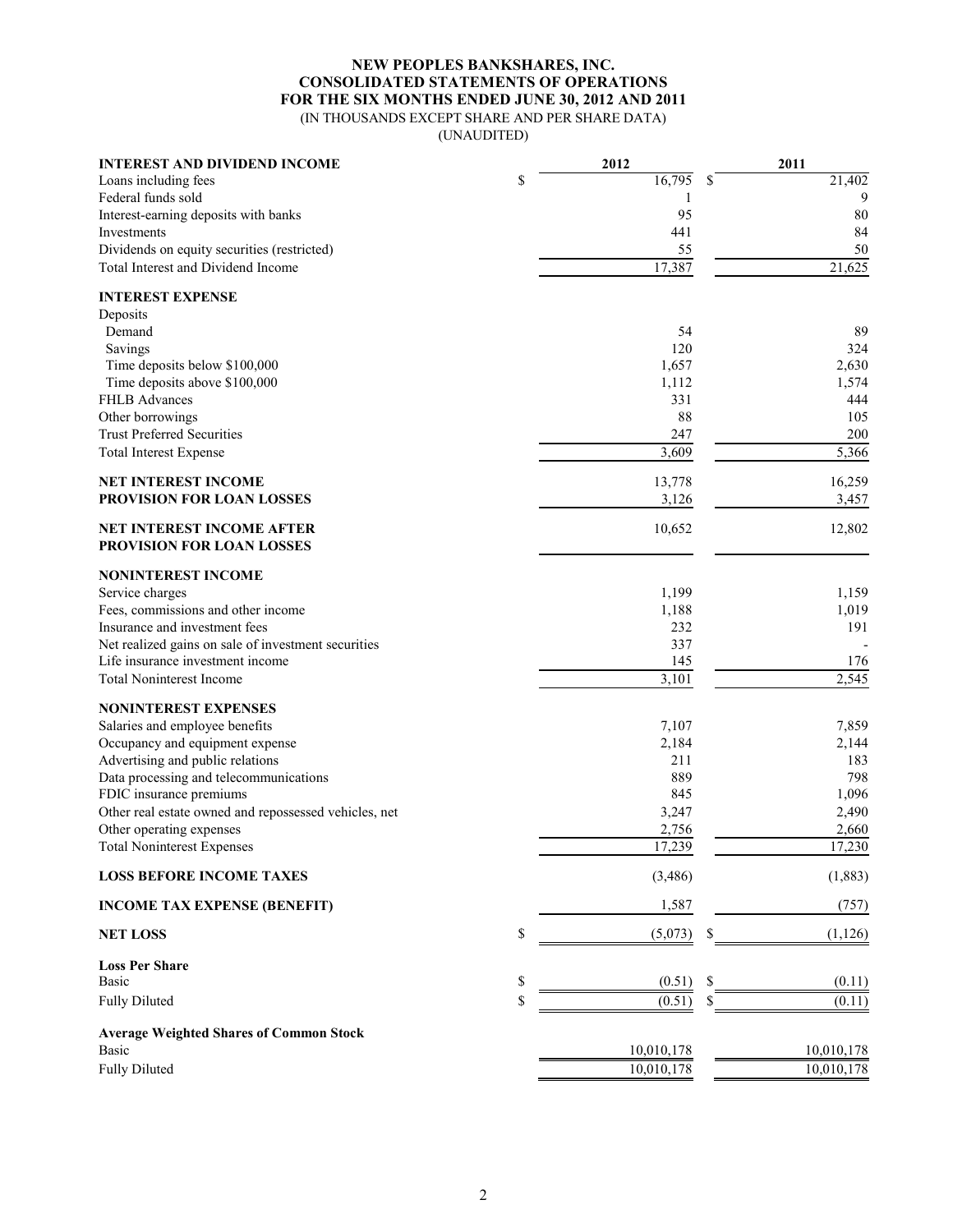## **NEW PEOPLES BANKSHARES, INC. CONSOLIDATED STATEMENTS OF OPERATIONS FOR THE THREE MONTHS ENDED JUNE 30, 2012 AND 2011** (IN THOUSANDS EXCEPT SHARE AND PER SHARE DATA)

(UNAUDITED)

| <b>INTEREST AND DIVIDEND INCOME</b>                   | 2012           | 2011         |
|-------------------------------------------------------|----------------|--------------|
| Loans including fees                                  | \$<br>8,047    | 10,514<br>\$ |
| Federal funds sold                                    |                |              |
| Interest-earning deposits with banks                  | 48             | 54           |
| Investments                                           | 240            | 45           |
| Dividends on equity securities (restricted)           | 29             | 28           |
| Total Interest and Dividend Income                    | 8,365          | 10,641       |
| <b>INTEREST EXPENSE</b>                               |                |              |
| Deposits                                              |                |              |
| Demand                                                | 28             | 44           |
| Savings                                               | 58             | 138          |
| Time deposits below \$100,000                         | 782            | 1,242        |
| Time deposits above \$100,000                         | 525            | 769          |
| <b>FHLB Advances</b>                                  | 150            | 223          |
| Other borrowings                                      | 44             | 44           |
| <b>Trust Preferred Securities</b>                     | 125            | 92           |
| <b>Total Interest Expense</b>                         | 1,712          | 2,552        |
| <b>NET INTEREST INCOME</b>                            | 6,653          | 8,089        |
| PROVISION FOR LOAN LOSSES                             | 1,176          | 2,312        |
| <b>NET INTEREST INCOME AFTER</b>                      | 5,477          | 5,777        |
| PROVISION FOR LOAN LOSSES                             |                |              |
| <b>NONINTEREST INCOME</b>                             |                |              |
| Service charges                                       | 642            | 607          |
| Fees, commissions and other income                    | 573            | 445          |
| Insurance and investment fees                         | 123            | 93           |
| Net realized gains on sale of investment securities   | 265            |              |
| Life insurance investment income                      | 31             | 89           |
| <b>Total Noninterest Income</b>                       | 1,634          | 1,234        |
| <b>NONINTEREST EXPENSES</b>                           |                |              |
| Salaries and employee benefits                        | 3,509          | 3,946        |
| Occupancy and equipment expense                       | 1,085          | 1,119        |
| Advertising and public relations                      | 121            | 98           |
| Data processing and telecommunications                | 450            | 392          |
| FDIC insurance premiums                               | 414            | 421          |
| Other real estate owned and repossessed vehicles, net | 1,273          | 2,246        |
| Other operating expenses                              | 1,400          | 1,395        |
| <b>Total Noninterest Expenses</b>                     | 8,252          | 9,617        |
| <b>LOSS BEFORE INCOME TAXES</b>                       | (1, 141)       | (2,606)      |
| <b>INCOME TAX EXPENSE (BENEFIT)</b>                   | 1,397          | (931)        |
| <b>NET LOSS</b>                                       | \$<br>(2, 538) | (1,675)<br>S |
| <b>Loss Per Share</b>                                 |                |              |
| <b>Basic</b>                                          | \$<br>(0.25)   | \$<br>(0.17) |
| <b>Fully Diluted</b>                                  | \$<br>(0.25)   | \$<br>(0.17) |
| <b>Average Weighted Shares of Common Stock</b>        |                |              |
| Basic                                                 | 10,010,178     | 10,010,178   |
| <b>Fully Diluted</b>                                  | 10,010,178     | 10,010,178   |
|                                                       |                |              |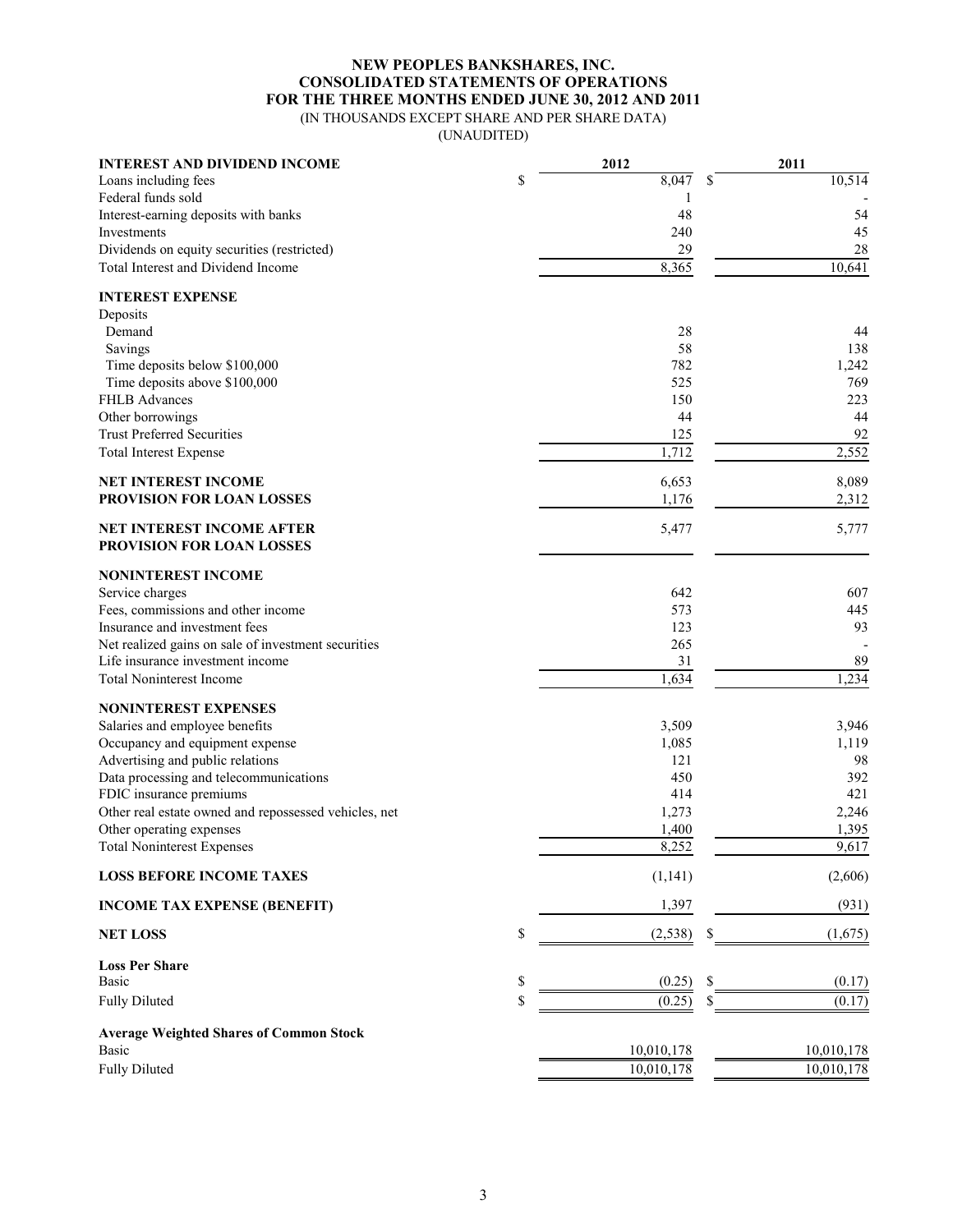# **NEW PEOPLES BANKSHARES, INC. CONSOLIDATED BALANCE SHEETS** (IN THOUSANDS EXCEPT PER SHARE AND SHARE DATA)

| <b>ASSETS</b>                                                  | June 30,<br>2012 |             | December 31,<br>2011 |           |
|----------------------------------------------------------------|------------------|-------------|----------------------|-----------|
|                                                                |                  | (Unaudited) |                      | (Audited) |
| Cash and due from banks                                        | \$               | 16,957      | $\mathbb{S}$         | 18,306    |
| Interest-bearing deposits with banks                           |                  | 54,029      |                      | 72,170    |
| Federal funds sold                                             |                  | 2           |                      | 77        |
| Total Cash and Cash Equivalents                                |                  | 70,988      |                      | 90,553    |
| Investment securities                                          |                  |             |                      |           |
| Available-for-sale                                             |                  | 46,187      |                      | 32,434    |
| Loans receivable                                               |                  | 554,103     |                      | 597,816   |
| Allowance for loan losses                                      |                  | (18,065)    |                      | (18,380)  |
| Net Loans                                                      |                  | 536,038     |                      | 579,436   |
| Bank premises and equipment, net                               |                  | 32,763      |                      | 33,141    |
| Equity securities (restricted)                                 |                  | 3,348       |                      | 3,573     |
| Other real estate owned                                        |                  | 11,597      |                      | 15,092    |
| Accrued interest receivable                                    |                  | 2,648       |                      | 3,067     |
| Life insurance investments                                     |                  | 11,801      |                      | 11,351    |
| Goodwill and other intangibles                                 |                  | 81          |                      | 123       |
| Deferred taxes                                                 |                  | 5,645       |                      | 7,220     |
| Other assets                                                   |                  | 4,519       |                      | 4,394     |
| <b>Total Assets</b>                                            | \$               | 725,615     | \$                   | 780,384   |
| <b>LIABILITIES</b>                                             |                  |             |                      |           |
| Deposits:                                                      |                  |             |                      |           |
| Demand deposits:                                               |                  |             |                      |           |
| Noninterest bearing                                            | \$               | 108,799     | - \$                 | 109,629   |
| Interest-bearing                                               |                  | 63,326      |                      | 58,459    |
| Savings deposits                                               |                  | 91,820      |                      | 94,569    |
| Time deposits                                                  |                  | 405,392     |                      | 445,658   |
| <b>Total Deposits</b>                                          |                  | 669,337     |                      | 708,315   |
| Federal Home Loan Bank advances                                |                  | 7,158       |                      | 17,983    |
| Accrued interest payable                                       |                  | 1,954       |                      | 1,796     |
| Accrued expenses and other liabilities                         |                  | 1,502       |                      | 1,471     |
| Other borrowings                                               |                  | 5,450       |                      | 5,450     |
| Trust preferred securities                                     |                  | 16,496      |                      | 16,496    |
| <b>Total Liabilities</b>                                       |                  | 701,897     |                      | 751,511   |
| Commitments and contingencies                                  |                  |             |                      |           |
| <b>STOCKHOLDERS' EQUITY</b>                                    |                  |             |                      |           |
| Common stock - \$2.00 par value; 50,000,000 shares authorized; |                  | 20,020      |                      | 20,020    |
| 10,010,178 shares issued and outstanding                       |                  |             |                      |           |
| Additional paid-in-capital                                     |                  | 21,689      |                      | 21,689    |
| Retained earnings (deficit)                                    |                  | (18, 158)   |                      | (13,085)  |
| Accumulated other comprehensive income                         |                  | 167         |                      | 249       |
| Total Stockholders' Equity                                     |                  | 23,718      |                      | 28,873    |
| Total Liabilities and Stockholders' Equity                     | \$               | 725,615     | \$                   | 780,384   |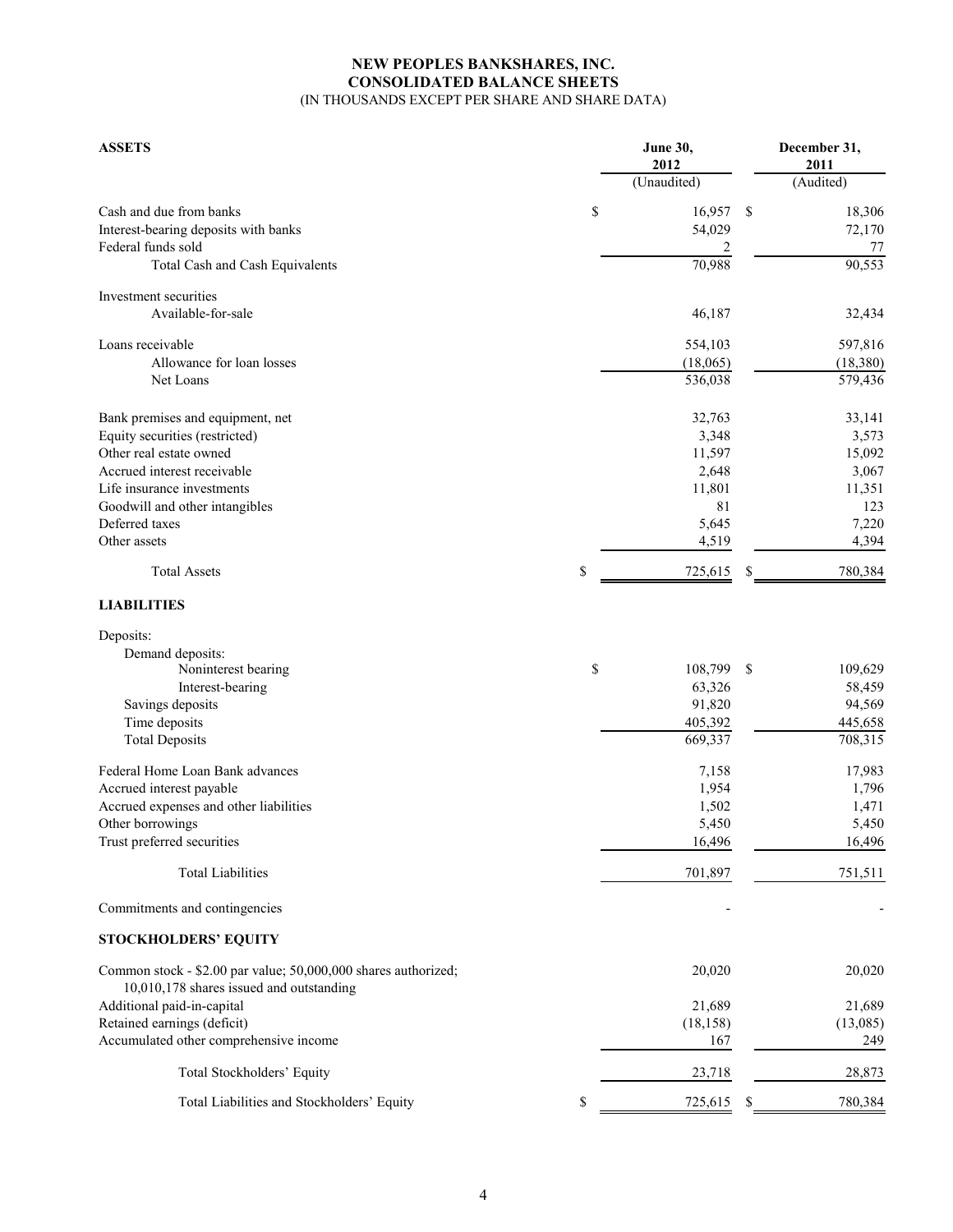#### **Management's Discussion and Analysis of Financial Condition and Results of Operations**

#### **Caution About Forward Looking Statements**

We make forward looking statements in this quarterly report that are subject to risks and uncertainties. These forward looking statements include statements regarding our profitability, liquidity, allowance for loan losses, interest rate sensitivity, market risk, business strategy, and financial and other goals. The words "believes," "expects," "may," "will," "should," "projects," "contemplates," "anticipates," "forecasts," "intends," or other similar words or terms are intended to identify forward looking statements.

Certain information contained in this discussion may include "forward-looking statements" within the meaning of Section 27A of the Securities Act of 1933, as amended and Section 21E of the Securities Exchange Act of 1934, as amended. These forward-looking statements contain the Company's expectations, plans, future financial performance, and other statements that are not historical facts. These forward-looking statements are generally identified by phrases such as "the Company expects," "the Company believes" or words of similar importance. Such forward-looking statements involve known and unknown risks including, but not limited to, changes in general economic and business conditions, interest rate fluctuations, competition within and from outside the banking industry, new products and services in the banking industry, risk inherent in making loans such as repayment risks and fluctuating collateral values, problems with technology utilized by the Company, changing trends in customer profiles and changes in laws and regulations applicable to the Company. Although the Company believes that its expectations with respect to the forward-looking statements are based upon reasonable assumptions within the bounds of its knowledge of its business and operations, there can be no assurance that actual results, performance or achievements of the Company will not differ materially from any future results, performance or achievements expressed or implied by such forward-looking statements.

Because of these uncertainties, our actual future results may be materially different from the results indicated by these forward looking statements. In addition, our past results of operations do not necessarily indicate our future results.

**Overview -** The Company had net loss for the quarter ended June 30, 2012 of \$2.5 million as compared to a net loss of \$1.7 million for the quarter ended June 30, 2011. Year-to-date June 30, 2012, the Company had a net loss of \$5.1 million as compared to a net loss of \$1.1 million for the same period in 2012. Basic net loss per share was \$0.25 for the quarter ended June 30, 2012 as compared to basic net loss of \$0.17 for the quarter ended June 30, 2011. Basic net loss per share was \$0.51 for the six months ended June 30, 2012 as compared to net loss per share of \$0.11 for the six months ended June 30, 2011. The net loss year-to-date is primarily the result of other real estate owned expenses of \$3.2 million, of which \$2.3 million is the result of other real estate owned properties writedowns, \$3.1 million in loan loss provision, and a deferred tax valuation allowance of \$2.9 million.

Total assets decreased to \$725.6 million, or 7.02%, from \$780.4 million at December 31, 2011. We intentionally are reducing our asset size in an attempt to improve our capital position and manage our net interest margin by reducing higher cost funding. We foresee total assets to continue shrinking in the near future as we manage to maintain a well-capitalized status under regulatory guidelines at the Bank level and return to well-capitalized on a consolidated basis. Depending upon the success of the common stock offering being conducted in the third and fourth quarters 2012, we may not shrink the Bank at the rate as in the recent past.

At June 30, 2012, the Company remained below the minimum capital requirement for regulatory well-capitalized status as a result of the Tier 1 leverage ratio decreasing to 3.72%, which was below the minimum requirement of 4.00%. At December 31, 2011, the ratio was 4.23%. The Tier 1 risk based ratio was 6.00% at June 30, 2012, compared to 6.57% at December 31, 2011. The Total risked based capital ratio was 9.07% at June 30, 2012, compared to 9.15% at December 31, 2011. We anticipate returning the Company to well capitalized status in the third quarter when we convert the \$5.5 million notes payable to two Board members to common stock subject to regulatory approval which we anticipate receiving in the third quarter of 2012.

At June 30, 2012 the Bank remains well capitalized under the regulatory framework for prompt corrective action. The following ratios existed at June 30, 2012 for the Bank: Tier 1 leverage ratio of 5.82%, Tier 1 risk based capital ratio of 9.40%, and Total risk based capital ratio of 10.68%. The ratios were as follows at December 31, 2011: Tier 1 leverage ratio of 5.99%, Tier 1 risk based capital ratio of 9.28%, and Total risk based capital ratio of 10.56%.

In the second quarter of 2012, we experienced a decrease in our net interest margin to 4.02%, as compared to 4.28% for the same period in 2011. This is reflected in the \$1.4 million decrease in net interest income during the second quarter of 2012 as compared to the same period in 2011 primarily related to the decreased loan portfolio and due to a one-time adjustment in which we reversed approximately \$500 thousand in nonaccrual interest income from interest income and reduced the investment in nonaccrual loans.

Total loans decreased to \$554.1 million at June 30, 2012 from \$597.8 million at year end 2011. This is the result of charge offs of \$3.6 million for the first half of 2012, resolution of problem loans, decreased loan demand, tighter underwriting guidelines, and the intentional shrinking of the loan portfolio to increase regulatory capital ratios. We continue to serve our customers, and although the total loan portfolio has shrunk, we have renewed existing credits and have made new loans to qualified borrowers as well. We anticipate continued decreases in the loan portfolio in the near future as we reduce our exposure to certain credit and market risks and decrease nonperforming loans. Increased focus is being made by the lending personnel to further develop new and existing lending relationships and will help slow the pace of total loans declining. Total deposits decreased \$39.0 million from \$708.3 million at December 31, 2011 to \$669.3 million at June 30, 2012 as we have experienced shrinkage in time deposits due to the interest rate environment.

The deterioration of the residential and commercial real estate markets, as well as the extended recessionary period, have resulted in increases to our nonperforming assets. However, we are identifying potential problems early in an effort to minimize losses. The ratio of nonperforming assets to total assets is 7.69% at June 30, 2012 to 7.55% at December 31, 2011. Nonperforming assets, which include nonaccrual loans, other real estate owned and past due loans greater than 90 days still accruing interest, decreased to \$56.0 million at June 30, 2012 from \$58.9 million at December 31, 2011. The majority of these assets are real estate development projects and commercial real estate secured loans. We are working aggressively to reduce these totals primarily by working with the customer for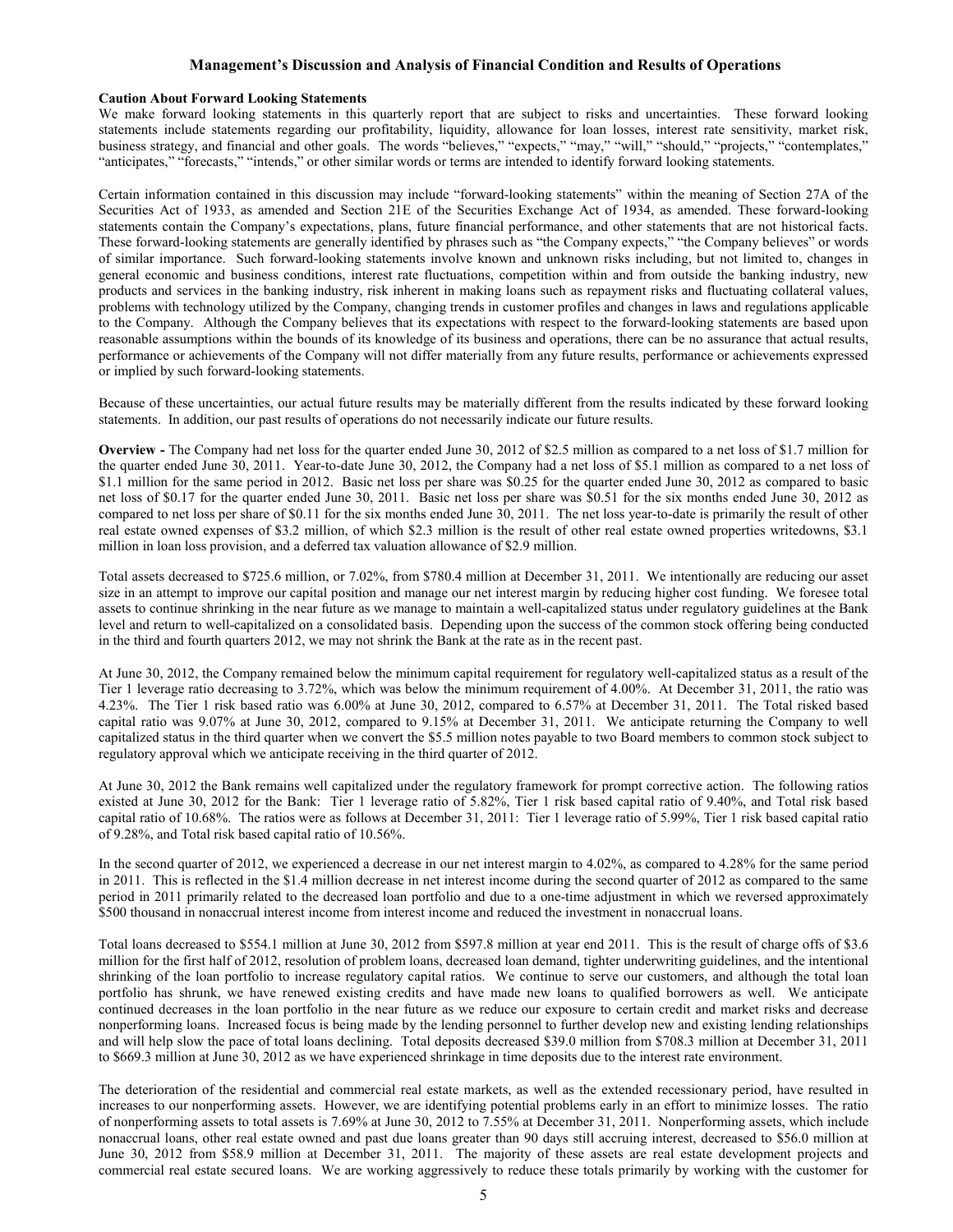additional collateral, or restructuring the debt. However, we also may have to foreclose, repossess collateral or take other prudent measures. We are uncertain how long these processes will take. We believe we are making good progress and the level of nonperforming assets slightly decreased in the second quarter. In the first six months of 2012, net charge offs were \$3.4 million as compared to \$9.9 million in the same period of 2011. The majority of the charge offs in the first six months of 2012 were related to real estate construction loans and commercial loans with collateral values that are dependent upon current market and economic conditions when these are ascertainable.

The provision for loan losses decreased \$1.1 million, or 49.13%, to \$1.2 million for the second quarter of 2012 as compared to \$2.3 million in the same period for 2011. At June 30, 2012 our allowance for loan losses totaled \$18.1 million, or 3.26% of total loans, as compared to \$18.4 million, or 3.07% of total loans as of December 31, 2011. At June 30, 2011 our allowance for loan losses totaled \$18.7 million, or 2.82% of total loans. The allowance for loan losses is being maintained at a level that management deems appropriate to absorb any potential future losses and known impairments within the loan portfolio whether or not the losses are actually ever realized. We continue to modify the allowance for loan loss model to best reflect the risks in the portfolio and the improvements made in our internal policies and procedures.

**Critical Accounting Policies -** For discussion of our significant accounting policies see our Annual Report on Form 10-K for the year ended December 31, 2011. Certain critical accounting policies affect the more significant judgments and estimates used in the preparation of our financial statements. Our most critical accounting policies relate to our provision for loan losses and the calculation of our deferred tax asset and valuation allowance.

**Balance Sheet Changes -** At June 30, 2012, total assets were \$725.6 million, a decrease of \$54.8 million, or 7.02%, over December 31, 2011. Total deposits decreased \$39.0 million, or 5.50%, for the first six months of 2012 to \$669.3 million from \$708.3 million at December 31, 2011. Total loans decreased \$43.7 million, or 7.49%, to \$554.1 million at June 30, 2012 from \$597.8 million at December 31, 2011.

Core deposits remained substantially at the same level as noninterest bearing deposits slightly decreased 0.76%, or \$830 thousand, from \$109.6 million at December 31, 2011 to \$108.8 million at June 30, 2012. Overall, we continue to maintainecore deposits through attractive consumer and commercial deposit products and strong ties with our customer base and communities. We experienced an increase of \$4.8 million in interest bearing deposits and a \$2.8 million decrease in savings deposits during the first six months of 2012.

We experienced a decrease in time deposits of \$40.3 million. This is the result of decreased interest rates offered in this very low interest rate environment. During 2012, interest rate sensitive deposits have withdrawn to seek other investment opportunities. We expect to continue to lose higher cost and rate sensitive deposits in the near future, but at a decreased pace than in the past. However, we monitor deposits to ensure that we maintain adequate liquidity levels. We believe despite the deposit decrease, we have adequate liquidity.

Total loans decreased to \$554.1 million at June 30, 2012 from \$597.8 million at year end 2011. This is the result of charge offs of \$3.6 million for the first six months of 2012, lower loan demand, tighter underwriting criteria, and resolution of problem loans. We plan to decrease the loan portfolio as we manage our capital levels to maintain the Bank's and restore the Company's well-capitalized status, reduce certain risks to various industry sectors that have posed higher risks in recent times and resolve nonperforming loans. Even as we decrease our loan portfolio, we still are committed to serving our customers. We have hired commercial lending personnel, continue to train our loan officers to meet the needs of our customers, and are developing new business with qualified borrowers that will ensure a stronger loan portfolio in the future.

Other real estate owned decreased \$3.5 million, or 23.16%, to \$11.6 million at June 30, 2012 from \$15.1 million at December 31, 2011. During the first half of 2012, we acquired \$4.4 million in other real estate owned as a result of settlement of foreclosed loans, which was offset by sales of \$5.3 million of our properties with losses of \$201 thousand realized as a result of the sales. We also had to record writedowns on other real estate owned properties in the amount of \$2.3 million for the first half of 2012. Future sales of these properties are contingent upon an economic recovery; consequently, it is difficult to estimate the duration of our ownership of these assets. We have designated employees to monitor other real estate owned properties to ensure proper fair market values of these assets and to ensure that maintenance and improvements are made to make these properties more marketable.

**Net Interest Income and Net Interest Margin -** Net interest income decreased \$1.4 million, or 17.75%, to \$6.7 million for the second quarter of 2012 from \$8.1 million for the same period in 2011. Our net interest margin decreased to 4.02% in the second quarter of 2012 as compared to 4.28% for the same period in 2011. This is the result of the level of nonaccrual loans of \$41.3 million at June 30, 2012 which negatively affects the net interest margin as these loans are nonearning assets. It is also affected by the decreased volume of loans, which are typically higher earning assets. In addition, the adjustment related to nonaccrual interest accounting recognition resulted in a one-time reduction of interest income of approximately \$500 thousand. We do not foresee this reoccurring.

**Noninterest Income -** Noninterest income increased \$400 thousand, or 32.41%, to \$1.6 million in the second quarter of 2012 from \$1.2 million for the same period in 2011. The increase is the result of a \$265 thousand realized gain on the sale of investment securities and a \$128 thousand increase in fees, commission, and other income. We expect noninterest income to remain flat throughout 2012 as a result of regulatory changes; however, we continue to seek opportunities to improve noninterest income.

**Noninterest Expense -** Noninterest expense totaled \$8.3 million for the second quarter of 2012 as compared to \$9.6 million for the second quarter of 2011. The primary contributor to the decrease in noninterest expenses for the quarter is the decrease in other real estate owned expenses of \$973.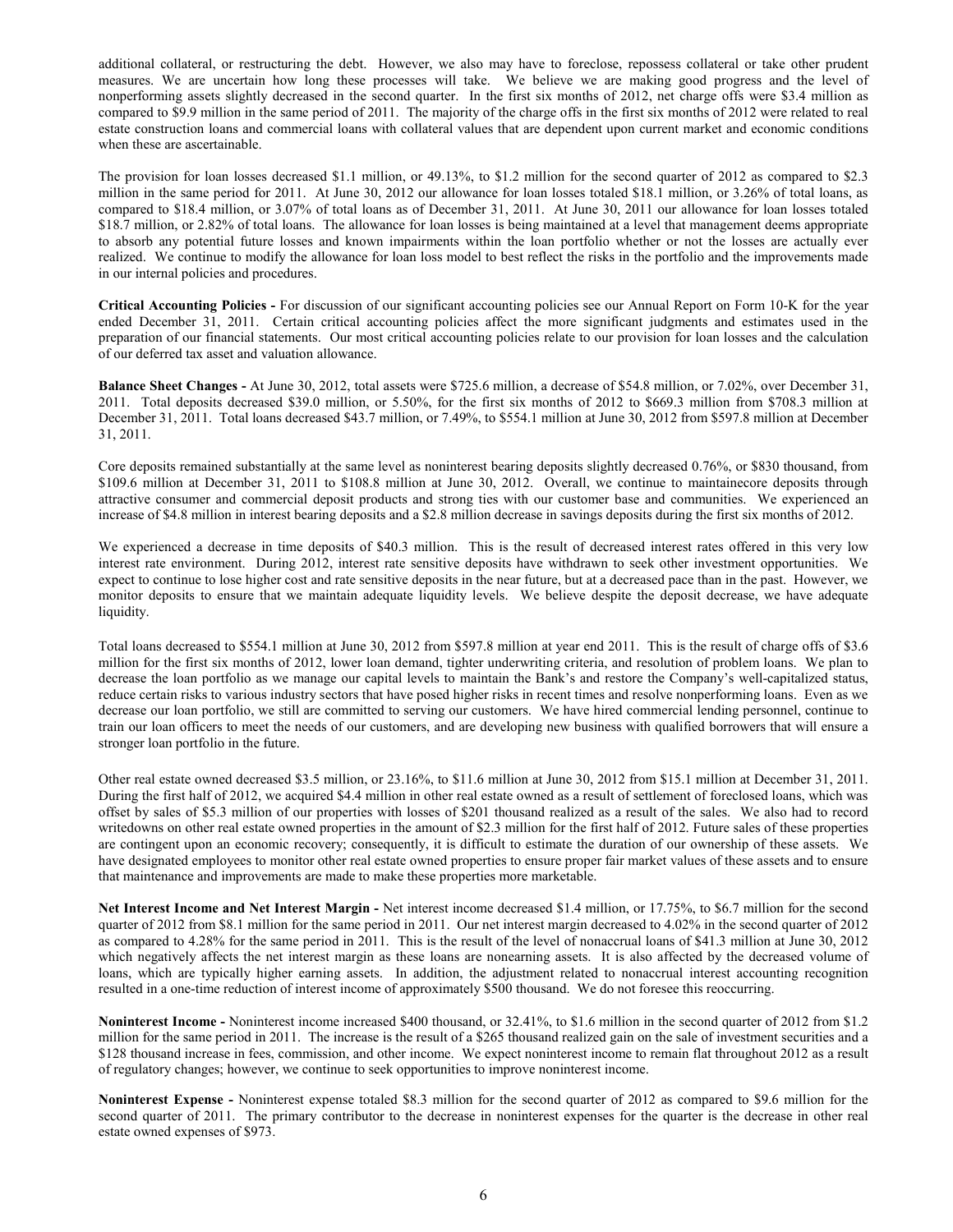Salaries and benefits decreased \$437 thousand in the quarter-to-quarter comparison from \$3.9 million at June 30, 2011 to \$3.5 million for the same period in 2012. We decreased staffing during 2011 and are now starting to realize the reduced expenses. Total full time equivalent employees have decreased to 287 at June 30, 2012 from 332 at June 30, 2011, a reduction of 45, or 13.55%. In addition, we have frozen salaries for the year 2012 in order to control this expense. In the year 2012, we also lowered the 401-k matching contribution from matching dollar for dollar on the 5% employee contribution to 3%. On May 31, 2012 we merged eight existing offices together to form four offices which reduced our total number of branches to 23. We anticipate annual pre-tax savings from these consolidations to be approximately \$1.0 million. In the future, we are continuing to focus on reducing salary and benefits expenses.

Our efficiency ratio, which is defined as noninterest expense divided by the sum of net interest income plus noninterest income, was 99.58% for the second quarter of 2012 as compared to 103.15% for the same period in 2011. Included in this calculation are the other real estate owned write-downs which significantly and negatively impact the ratio. We anticipate this ratio to improve in 2012 as we realize cost savings from staff reductions and the branch mergers that occurred in the second quarter of 2012. We believe that other real estate owned write-downs may reduce from the past as these have been primarily related to construction and development type properties that have been significantly impacted due to recent market valuation trends. Our level of these properties is much lower and reflect current market values.

**Provision for Loan Losses -** The calculation of the allowance for loan losses is considered a critical accounting policy. The adequacy of the allowance for loan losses is based upon management's judgment and analysis. The following factors are included in our evaluation of determining the adequacy of the allowance: risk characteristics of the loan portfolio, current and historical loss experience, concentrations and internal and external factors such as general economic conditions.

The allowance for loan losses decreased modestly to \$18.1 million at June 30, 2012 as compared to \$18.4 million at December 31, 2011. Even so, the allowance for loan losses at June 30, 2012 was approximately 3.26% of total loans as compared to 3.07% at December 31, 2011 and 2.82% at June 30, 2011. Net loans charged off for the first six months of 2012 were \$3.4 million, or 1.20% of average loans, and \$9.9 million, or 2.89% of average loans, for the first six months of 2011. The provision for loan losses was \$1.2 million for the second quarter of 2012 as compared with \$2.3 million in the same period for 2011.

Loans delinquent greater than 90 days still accruing interest and loans in non-accrual status present higher risks of default and loan losses. At June 30, 2012, there were 148 loans in non-accrual status totaling \$41.3 million, or 7.46% of total loans. At December 31, 2011, there were 170 loans in non-accrual status totaling \$42.3 million, or 7.08% of total loans. The amounts of interest that would have been recognized on these loans were \$777 thousand and \$1.1 million for the six months ended June 30, 2012, 2012 and 2011, respectively. There were 39 loans past due 90 days or greater and still accruing interest totaling \$3.0 million, or 0.55% of total loans at June 30, 2012. There were 47 loans past due 90 days or greater and still accruing interest totaling \$1.5 million at year end 2011. It is our policy to stop accruing interest on a loan, and to classify that loan as non-accrual, under the following circumstances: (a) whenever we are advised by the borrower that scheduled payment or interest payments cannot be met, (b) when our best judgment indicates that payment in full of principal and interest can no longer be expected, or (c) when any such loan or obligation becomes delinquent for 90 days unless it is both well secured and in the process of collection. There were \$26.8 million in loans classified as troubled debt restructurings as of June 30, 2012 as compared to \$29.1 million in loans classified as troubled debt restructurings as of December 31, 2011. Of the loans classified as troubled debt restructurings at June 30, 2012, \$7.8 million were in non-accrual status, compared to \$8.2 million at December 31, 2011. We do not have any commitments to lend additional funds to non-performing debtors.

Certain risks exist in the Bank's loan portfolio. Historically, we had experienced significant annual loan growth until the past couple of years. Consequently there might be loans that have single pay maturities or demand loans that may be too new to have exhibited signs of weakness. A majority of our loans are collateralized by real estate located in our market area. It is our policy to sufficiently collateralize loans to help minimize loss exposures in case of default. The recent negative trends in the national real estate market and economy continue to pose threats to our portfolio. With the exception of real estate development type properties which have experienced more deterioration in market values, the local residential and commercial real estate market values have shown some deterioration but remain relatively stable. It is uncertain as to when or if local real estate values will be more significantly impacted. We do not believe that there will be a severely negative effect in our market area, but because of the uncertainty we deem it prudent to assign more of the allowance to these types of loans. Our market area is somewhat diverse, but certain areas are more reliant upon agriculture, coal mining and natural gas. As a result, increased risk of loan impairments is possible if these industries experience a significant downturn although we do not believe this to be likely at least in the near future. We consider these factors to be the primary higher risk characteristics of the loan portfolio.

Loans are initially risk rated by the originating loan officer. If deteriorations in the financial condition of the borrower and the capacity to repay the debt occur, along with other factors, the loan may be downgraded. This is to be determined by the loan officer. Guidance for the evaluation is established by the regulatory authorities who periodically review the Bank's loan portfolio for compliance. Classifications used by the Bank are exceptional, very good, standard, acceptable, transitory risk, other assets especially mentioned, substandard, doubtful and loss. For the year 2011, we engaged a third party loan review firm to conduct quarterly loan reviews and have engaged them to perform this function in 2012. Upon their review, loans risk ratings may change from the rating assigned by the respective lender. We have experienced fewer rating changes in more recent reviews indicating better risk identification for the loan portfolio in light of the experience from the severe recession.

All loans classified as special mention, substandard, doubtful and loss are individually reviewed for impairment. In determining impairment, collateral for loans classified as substandard, doubtful and loss is reviewed to determine if the collateral is sufficient for each of these credits, generally through obtaining an appraisal. We generally consider an appraisal to be outdated when the appraisal is greater than 12 months old and the credit exhibits signs of weakness that warrant the possibility of relying on the collateral for repayment. An independent appraisal department reviews each appraisal to ensure compliance with the Uniform Standards of Professional Appraisal Practice ("USPAP") requirements. The appraisal is further reviewed by the loan officer and Chief Credit Officer